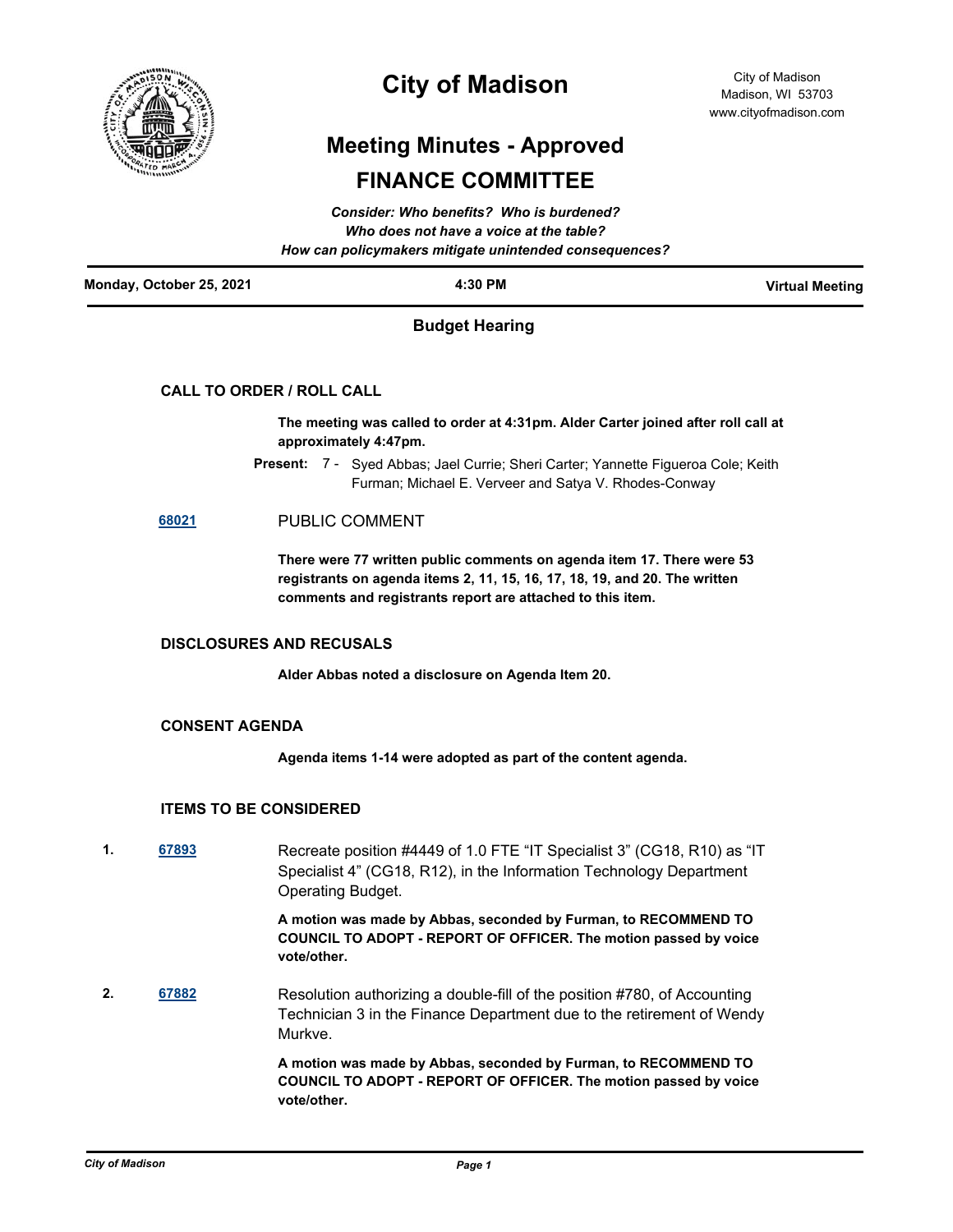**3. [67884](http://madison.legistar.com/gateway.aspx?m=l&id=/matter.aspx?key=79680)** Supporting Madison Metro's 5339b Grant Application to Federal Transit Administration for renovations at Metro's maintenance facility located at 1101 E. Washington.

> **A motion was made by Abbas, seconded by Furman, to Return to Lead with the Recommendation for Approval to the TRANSPORTATION COMMISSION. The motion passed by voice vote/other.**

**4. [67885](http://madison.legistar.com/gateway.aspx?m=l&id=/matter.aspx?key=79681)** Supporting Madison Metro's FY 2021 Route Planning Restoration Program Grant Application to Federal Transit Administration for planning work and software to do a phased route implementation scenario in response to the COVID pandemic.

> **A motion was made by Abbas, seconded by Furman, to Return to Lead with the Recommendation for Approval to the TRANSPORTATION COMMISSION. The motion passed by voice vote/other.**

**5.** [67744](http://madison.legistar.com/gateway.aspx?m=l&id=/matter.aspx?key=79575) Authorizing the City's Façade Improvement Grant to Schwa Industries, LLC DBA Schwa Tailor Shop for a project located at 917 Williamson Street. (6th AD)

> **A motion was made by Abbas, seconded by Furman, to RECOMMEND TO COUNCIL TO ADOPT - REPORT OF OFFICER. The motion passed by voice vote/other.**

**6. [67817](http://madison.legistar.com/gateway.aspx?m=l&id=/matter.aspx?key=79633)** Authorizing the City's execution of a lease agreement between the City of Madison and Sriram Sunpraire LLC, for a portion of a building on the City's property located at 1810 South Park Street. (14th AD)

> **A motion was made by Abbas, seconded by Furman, to RECOMMEND TO COUNCIL TO ADOPT - REPORT OF OFFICER. The motion passed by voice vote/other.**

**7. [67811](http://madison.legistar.com/gateway.aspx?m=l&id=/matter.aspx?key=79627)** Authorizing the Mayor and City Clerk to execute an amendment to the non-competitive purchase of services contract with Tactical Athlete Health & Performance Institute d/b/a Rebound for the coordination of health services for injured employees and development of rehabilitation case management.

> **A motion was made by Abbas, seconded by Furman, to RECOMMEND TO COUNCIL TO ADOPT - REPORT OF OFFICER. The motion passed by voice vote/other.**

**8. [67921](http://madison.legistar.com/gateway.aspx?m=l&id=/matter.aspx?key=79713)** A Resolution authorizing the City of Madison Fleet Service to enter a data sharing agreement with the Harvard Kennedy School to perform a study on vehicle safety metrics.

> **A motion was made by Abbas, seconded by Furman, to RECOMMEND TO COUNCIL TO ADOPT - REPORT OF OFFICER. The motion passed by voice vote/other.**

**9. [67912](http://madison.legistar.com/gateway.aspx?m=l&id=/matter.aspx?key=79707)** SUBSTITUTE BY TITLE ONLY. Resolution authorizing a \$1,450,000 sub-award of American Rescue Plan Local Fiscal Recovery Funds to Public Health Madison Dane County as a subrecipient, and authorizing the Mayor and City Clerk to sign a subrecipient agreement with the Board of Health for Madison and Dane County for such purposes, which include implementing programs for violence prevention and emerging needs, as described in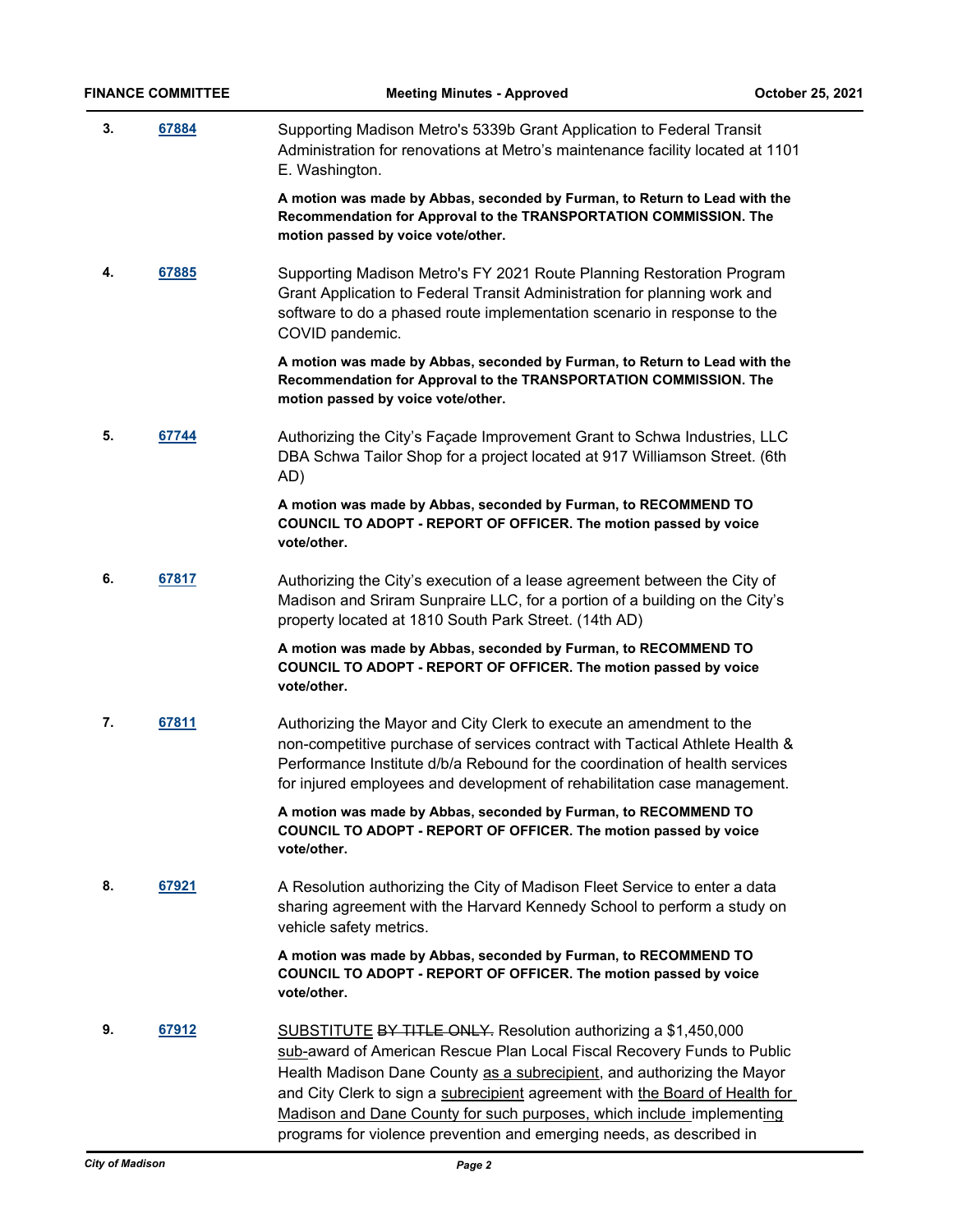Legistar file 65935.

**A motion was made by Abbas, seconded by Furman, to RECOMMEND TO COUNCIL TO ADOPT - REPORT OF OFFICER. The motion passed by voice vote/other.**

**10. [67594](http://madison.legistar.com/gateway.aspx?m=l&id=/matter.aspx?key=79466)** Resolution authorizing the Public Health Director to execute service contracts with Testing Pilot Partnership Vendors for COVID-19 testing using funds reimbursed by the State through the WI DHS Community Testing Support Program

> **A motion was made by Abbas, seconded by Furman, to RECOMMEND TO COUNCIL TO ADOPT - REPORT OF OFFICER. The motion passed by voice vote/other.**

**11. [67855](http://madison.legistar.com/gateway.aspx?m=l&id=/matter.aspx?key=79661)** A Resolution amending the 2021 Public Health Operating Budget to accept \$37,278.52 from the Board of Regents of the University of Wisconsin System and create a 1.0 FTE Disease Intervention Specialist for HIV outreach, education, and testing.

> **A motion was made by Abbas, seconded by Furman, to RECOMMEND TO COUNCIL TO ADOPT - REPORT OF OFFICER. The motion passed by voice vote/other.**

**12. [67609](http://madison.legistar.com/gateway.aspx?m=l&id=/matter.aspx?key=79477)** To approve the schedule of Special Charges for the State Street Mall/Capitol Concourse for 2020/21 Maintenance Charges.

> **A motion was made by Abbas, seconded by Furman, to Return to Lead with the Following Recommendation(s) to the DOWNTOWN COORDINATING COMMITTEE. The motion passed by voice vote/other.**

**13. [67718](http://madison.legistar.com/gateway.aspx?m=l&id=/matter.aspx?key=79554)** SECOND SUBSTITUTE - Amending the 2021 Adopted Parks Division Capital Budget and Authorizing the execution of a Purchase and Sale Agreement between the City of Madison and Cherokee Park, Inc. for the City's purchase of approximately 22 acres located at the southeast corner of N. Sherman Avenue and Wheeler Road for the expansion of Whitetail Ridge Park and the preservation of urban forest canopy.

> **A motion was made by Abbas, seconded by Furman, to RECOMMEND TO COUNCIL TO ADOPT (15 VOTES REQUIRED) - REPORT OF OFFICER. The motion passed by voice vote/other.**

**14. [67798](http://madison.legistar.com/gateway.aspx?m=l&id=/matter.aspx?key=79614)** Amending the 2021 Capital Budget of Engineering Major Streets to correct the budget to match funds received from the State LRIP Program. (5th and 11th AD)

> **A motion was made by Abbas, seconded by Furman, to RECOMMEND TO COUNCIL TO ADOPT (15 VOTES REQUIRED) - REPORT OF OFFICER. The motion passed by voice vote/other.**

**15. [67977](http://madison.legistar.com/gateway.aspx?m=l&id=/matter.aspx?key=79759)** SUBSTITUTE BY TITLE ONLY Authorizing an Agreement to Support Low Cost Student Housing between the City and Core Campus Manager, LLC

> **A motion was made by Abbas, seconded by Furman, to Refer to the FINANCE COMMITTEE and should be returned by 11/22/2021. The motion passed by voice vote/other.**